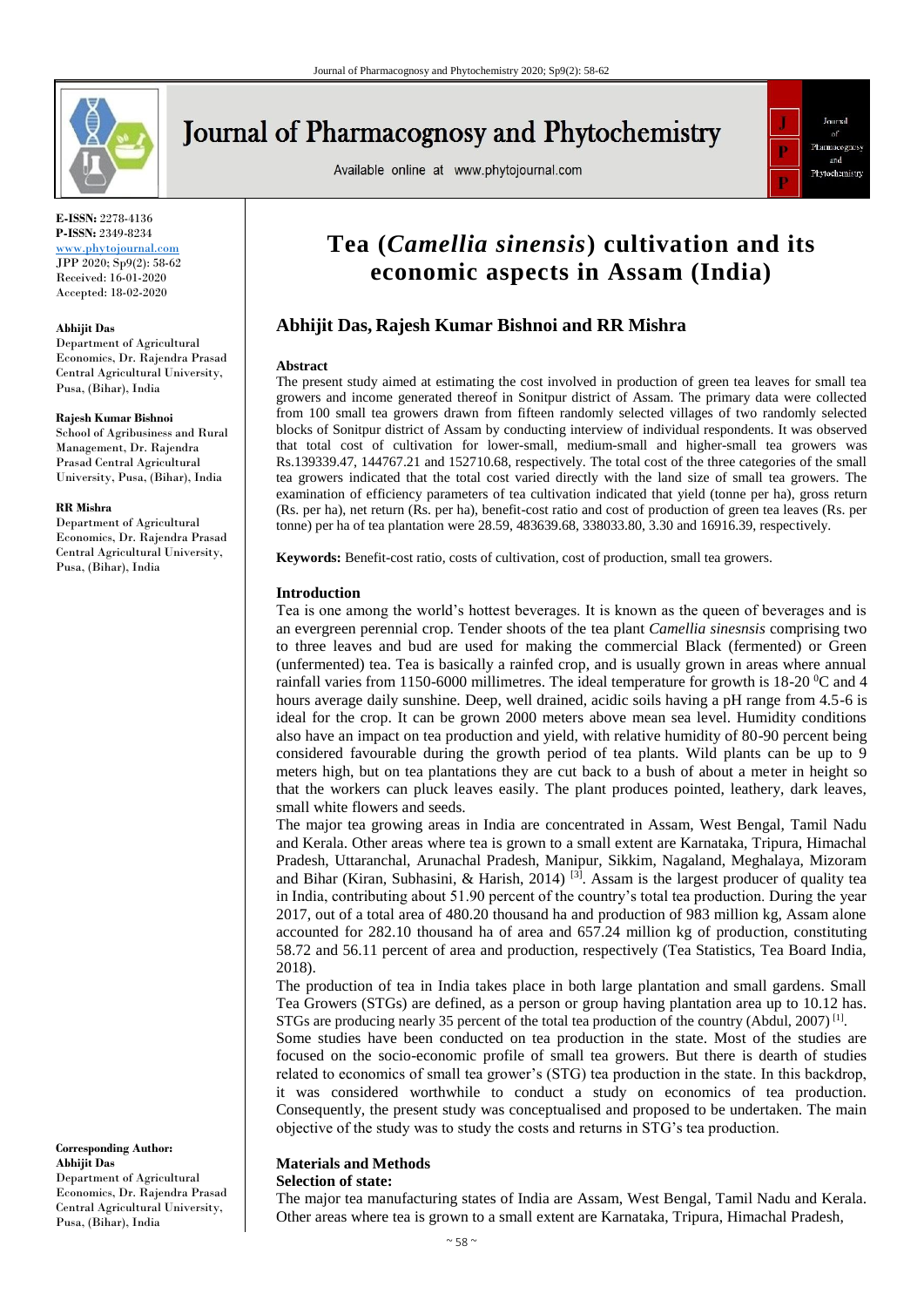Uttaranchal, Arunachal Pradesh, Manipur, Sikkim, Nagaland, Meghalaya, Mizoram and Bihar. The state of Assam covers 55.55 percent area under tea cultivation in India and produces 51.90 percent of country's total production of tea. Hence, Assam was chosen purposively for the study.

#### **Selection of district**

Out of all 33 districts of Assam, Sonitpur district is one of the leading tea growing districts of Assam and the rate of growth in the number of small tea growers in the district is very rapid and noticeable. Hence, Sonitpur district was chosen purposively for the study.

#### **Selection of blocks**

Sonitpur district has 7 community development blocks namely Balipara, Borchalla, Bihuguri, Dhekiajuli, Gabharu, Naduar and Rangapara. Out of these 7 blocks, Balipara and Dhekiajuli were selected randomly for the study.

#### **Selection of villages, small tea growers**

The Dhekiajuli block has 796 number of revenue villages (census 2011) out of which 10 leading tea growing villages namely, 1.No. HugrajuliBagan, Ali SingaGaon, DhekiajuliBagan, KachariGaon, HabiGaon, Ghoramora, MazbatGaon, PirakataGaon, Salmari, and SingariAtiGaon were selected.The Baliparablock has 10 revenue villages (census 2011) out of which 5 tea growing villages namely Balipara, Chiloni, Chariduar, Dekargaon and Ghoramari were selected randomly.Out of the selected villages from the two blocks, 50 small tea growers were selected from villages under Dhekiajuli block and 50 small tea growers were selected from the villages under Balipara block randomly.

#### **Tabulation and Analysis**

The raw data thus collected were summarized and analysed in such a form that end product which was given in a tabular form, became pertinent to the objective of the study. The subsequent master tables were prepared benefitting to objective of the study. The entire information was arranged in a manner to provide base for future analysis, thus, facilitating interpretation of the result.

#### **Cost of cultivation**

**Establishment cost**: It is the cost incurred during the first two years of establishment of tea garden. The cost incurred comprises cost of land preparation, soil testing, layout and draining, staking and digging pits, application of pesticide on pits and pit mixture preparation, planting, shade planting, organic mulching, hired machine power (Tractor, disc plough), centering, topping.

**Maintenance cost (Variable cost)**: It includes all the costs incurred annually for the maintenance of tea during gestation period which starts from the 3rd year onwards. It includes labour cost (plucking), tipping, infilling, material cost (Plant protection chemicals, fertilizer, irrigation, etc.).

**Fixed cost**: A fixed cost is an expense or cost that does not change with an increase or decrease in the number of goods or services produced or sold. It includes establishment cost of tea garden for one year, depreciation of machines, land revenue and taxes, interest expenses.

**Depreciation of machineries:** Depreciation on each equipment and machinery owned by the growers calculated for individual grower based on the purchase value using the straight-line method.

#### Depreciation=

```
Purchasevalue−junkvalueattheendofeconomiclifeofassets
Averagelife(inyears)oftheassets
```
Total cost of cultivation= Total variable cost  $+$  Total fixed cost

Net return  $(Rs.$  per ha) = Gross return-Total cost of cultivation

Benefit-cost ratio= Gross return ÷ Total cost

Simple tabular analysis was used to work out the cost of cultivation of tea. The total input cost of crop was distributed for one ha of land. The benefit-cost ratio was worked out by dividing the gross income by respective cost of cultivation. Net return was obtained by deducting total cost of cultivation of a crop from the gross return.

#### **Results and Discussion**

The information related to socio-economic profile of the small tea growers obtained from the study area is presented in the following paragraphs under the different sub heads. The small tea growers were divided in three categories according to their land holdings, viz. lower-small tea growers (0-2.5 ha), Medium-small tea growers (2.5-5.0 ha) and higher-small tea growers (5.0 ha and more) for analysis.

### **Establishment Cost**

A tea plantation is supposed to take around three years for establishment. The period is also known as gestation period. Establishment cost is the cost incurred during the first three years of establishment of tea garden. This cost once incurred remains valid for the entire life of the garden. The expected life of a tea plantation is assumed to be of 50 years. The establishment cost of a tea plantation of small tea growers is presented in Table 1. It may be observed from the table that the cost incurred in establishing a tea garden for lower-small, medium-small and higher-small tea growers was estimated Rs.166968.14, 213965.24 and 223473.87 per ha respectively. Similar results were also reported by Kiruthiga and Damodaran  $(2016)^{[4]}$ .

The table revealed that total cost of establishment of a tea plantation of small tea growers was Rs.201469.08 per ha. Out of the various cost items the cost of planting materials or cuttings (Rs.77741.00 per ha) occupied first rank and it alone contributed for 38.58 percent of the total establishment cost. Next in importance was charges for hired human labour, which amounted to Rs.30696.68 per ha and its share in total establishment cost was 15.23 percent. Cost of irrigation pump set occupied third rank and it constituted 13.38 percent (Rs.26966.66 per ha) of total establishment cost. Cost of weedicides was another importance item of cost, occupying fourth rank and it constituted 13.13 percent of total establishment cost. The sample tea growers had to spent a substantial amount (Rs.9035.35 per ha) on purchase of insecticide which was considered essential for development of healthy tea plantation and accounted for 4.48 percent of total establishment cost. Organic mulch in the form of water hyacinth, shade plants, manures, fungicides et cetera were other less important items of expenditure in total establishment cost

Land holding size wise analysis of the small tea growers revealed that charges for hired human labour was 15.37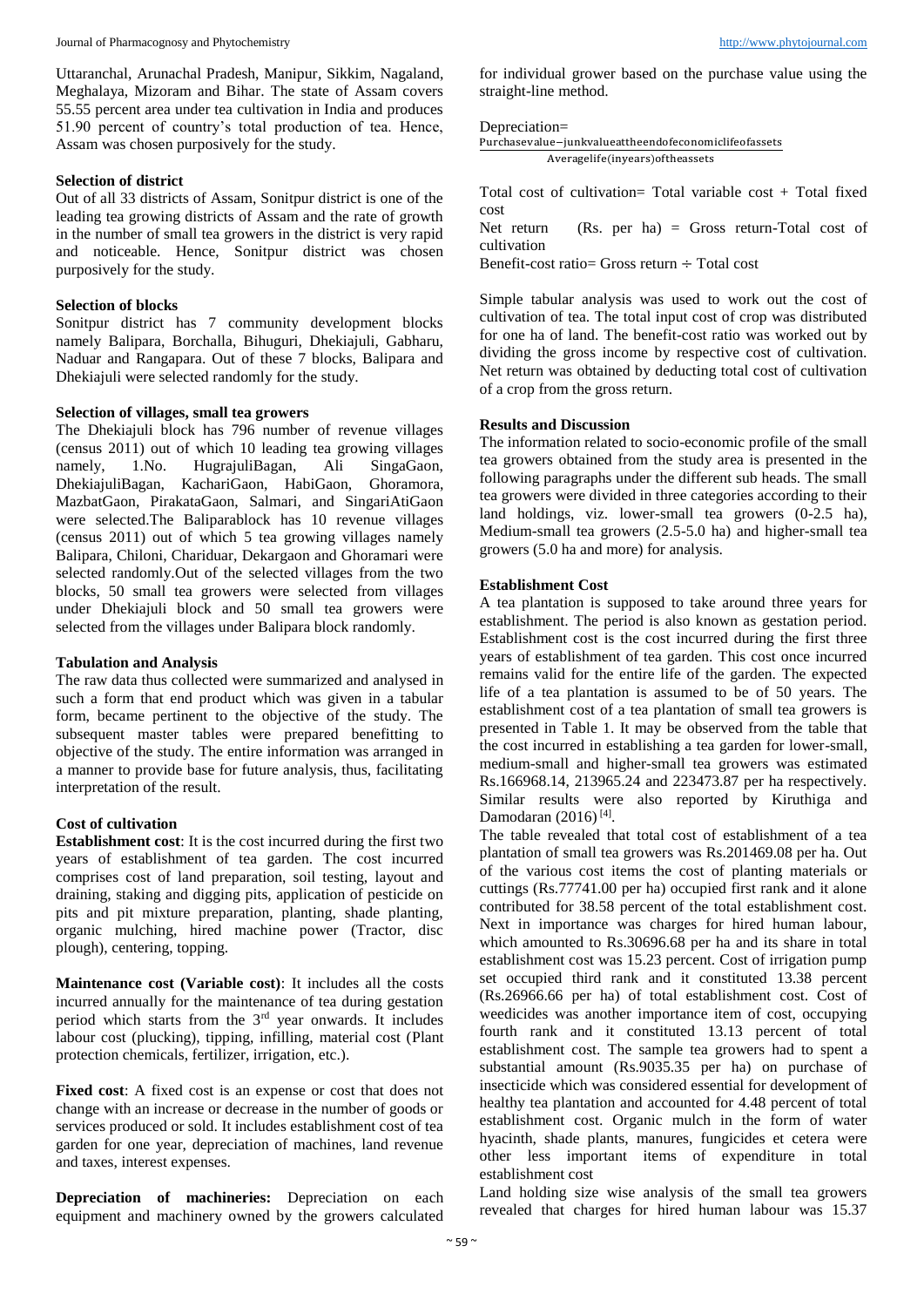percent (Rs.25665.67 per ha) in lower-small tea growers, 14.33 percent (Rs.305657.88 per ha) in medium-small tea growers and 16.00 percent (Rs.35766.50 per ha) in highersmall tea growers. Interest on establishment cost emerged as

another most important item claiming 7.83 percent (Rs.13080.45, 13652.12, and 14279.52 per ha for lower-small, medium-small and higher-small tea growers) of total establishment cost.

**Table 1:** Breakup of establishment cost involved in green tea leaf production (Rs. per ha)

| <b>Particulars</b>                             | Lower-small        | <b>Medium-small</b> | <b>Higher-Small</b> | <b>Overall</b>     |
|------------------------------------------------|--------------------|---------------------|---------------------|--------------------|
| Soil testing                                   | 450.00 (0.26)      | 450.00 (0.21)       | 450.00 (0.20)       | 450.00 (0.22)      |
| Hired human labour                             | 25665.67 (15.37)   | 30657.88 (14.33)    | 35766.50 (16.00)    | 30696.68 (15.23)   |
| Hired machine power                            | 2688.87 (1.61)     | 2956.60 (1.38)      | 3558.00 (1.59)      | 3067.82 (1.52)     |
| Planting material                              | 77741.00 (46.56)   | 77741.00 (36.33)    | 77741.00 (34.78)    | 7741.00 (38.58)    |
| Irrigation pump set                            |                    | 39700.00 (18.55)    | 41200.00 (18.43)    | 26966.66 (13.38)   |
| Shade plants                                   | 3018.00 (1.80)     | 3018.00 (1.41)      | 3018.00 (1.35)      | 3018.00 (1.49)     |
| Weedicide                                      | 25688.00 (15.38)   | 26200.40 (12.24)    | 27500.00 (12.30)    | 26462.80 (13.13)   |
| Manure                                         | 3000.00 (1.79)     | 3200.45 (1.49)      | 3345.60 (1.49)      | 3182.02 (1.57)     |
| Fertilizer                                     | 1245.50 (0.74)     | 1383.00 (0.64)      | 1390.00 (0.62)      | 1339.50 (0.66)     |
| Insecticide                                    | 8876.50 (5.31)     | 9024.00 (4.21)      | 9205.55 (4.11)      | 9035.35 (4.48)     |
| Organic mulching                               | 2500.35 (1.49)     | 2518.00 (1.17)      | 2566.00 (1.14)      | 2528.12 (1.25)     |
| Fungicide                                      | 3013.80 (1.80)     | 3463.79 (1.61)      | 3453.70 (1.54)      | 3310.43 (1.64)     |
| Interest on establishment cost $@$ 8.5 percent | 13080.45 (7.83)    | 13652.12 (7.83)     | 14279.52 (7.83)     | 13670.70 (7.83)    |
| Total establishment cost                       | 166968.14 (100.00) | 213965.24 (100.00)  | 223473.87 (100.00)  | 201469.08 (100.00) |

Figures in parentheses are percent to the total



**Fig 1:** Share of different items to total establishment cost

### **Maintenance Cost**

Maintenance cost is the cost associated with keeping a tea plantation in working order and good condition. It includes all the cost incurred annually for maintenance of a tea garden annually from fourth year onwards. Various operations carried out in green tea leaf production are – irrigation, manuring, application of nutrients and plant protection materials, infilling of plants et cetera. All these operations are done manually and are dependent on hired human labour. Therefore large number of human labour is required to perform these operations. The variable cost of a tea plantation of small tea growers has been shown in Table 2.

The results presented in Table 2 revealed that the total variable cost involved in running a small tea plantation amounted to Rs.138551.14 per ha. Out of this, charges for hired human labour were Rs.79823.95 per ha. Hired human labour alone accounted for more than fifty percent (57.61) percent) of the total variable cost. It emerged as the most important item of variable cost. The cost of fertilizer was Rs.14773.13 per ha and was next to charges for hired human labour. It constituted 10.66 percent of total variable cost. It was closely followed by interest on maintenance cost which

was estimated at Rs.10854.24 per ha constituting 7.83 percent of total variable cost. The cost of weedicide occupied third position in order of importance; it amounted to Rs.11861.51 per ha and its share was 8.56 percent in the total variable cost. Some less important items of variable cost were cost of insecticide, cost of fungicide, cost of manures, etc. Latif, Amjad, Hussain, Shah, and Hussain (2012)<sup>[5]</sup> also reported similar kind of results. Land holding size wise comparison of cost of various items of variable cost exhibited almost similar trend.

Hired human labours are required for most of the operations in the process of production of green tea leaves. That's why charges of hired human labour were observed to be higher. Fertilizer is sprayed frequently (4 to 5 times in a month) as it is considered to improve the quality of green tea leaves. Higher price of fertilizers may be another reason for higher cost of fertilizers. Similarly tea plantation is infested with broad –leaf weeds which results in reduction in yield of green tea leaves. Weedicide is frequently used (3 times a month) to kill these weeds. As weedicides were also available in market at a higher price, hence the higher cost of weedicides.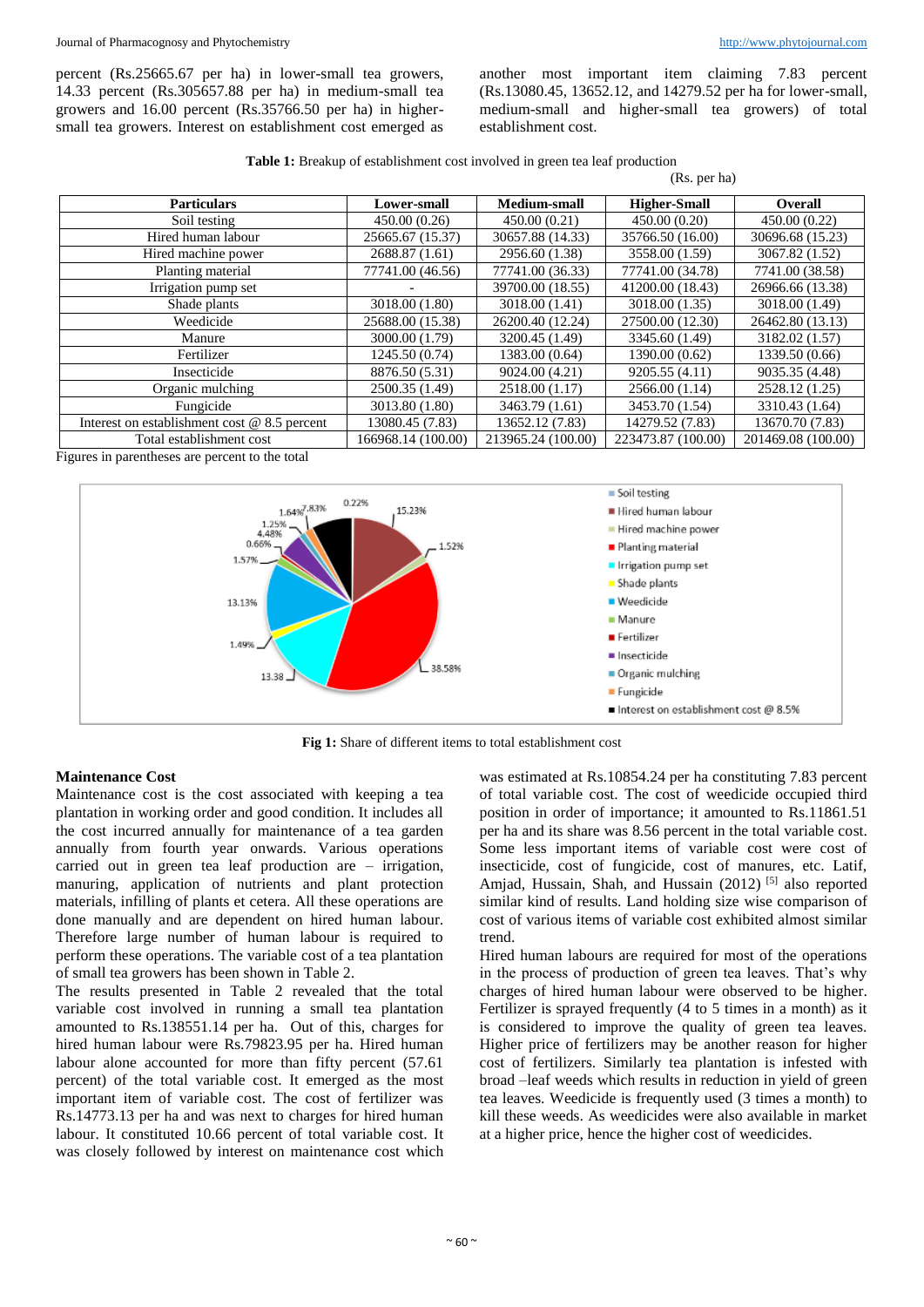#### **Table 2:** Breakup of variable cost involved in green tea leaf production

(Rs. per ha)

|                | <b>Particulars</b>                           | <b>Lower-small</b> | Medium-small       | <b>Higher-Small</b> | <b>Overall</b>     |
|----------------|----------------------------------------------|--------------------|--------------------|---------------------|--------------------|
|                | Hired human labour                           | 77854.55 (57.95)   | 78567.30 (57.43)   | 83050.00 (57.46)    | 79823.95 (57.61)   |
| 2              | Irrigation                                   | $0.00(-)$          | 577.75 (0.42)      | 565.80 (0.39)       | 381.18 (0.27)      |
| 3              | Manure                                       | 5200.00 (3.87)     | 5255.80 (3.84)     | 5467.20 (3.78)      | 5307.67 (3.83)     |
| $\overline{4}$ | Fertilizer                                   | 14439.50 (10.74)   | 14500.90 (10.60)   | 15379.00 (10.64)    | 14773.13 (10.66)   |
| 5              | Weedicide                                    | 11240.90 (8.36)    | 11500.82 (8.40)    | 12842.80 (8.88)     | 11861.51 (8.56)    |
| -6             | Insecticide                                  | 6100.77 (4.54)     | 6500.42 (4.75)     | 6588.90 (4.55)      | 6396.70 (4.61)     |
| $\mathbf{r}$   | Fungicide                                    | 5534.80 (4.11)     | 5621.10 (4.10)     | 5633.60 (3.89)      | 5596.50 (4.03)     |
| 8              | Infilling (Plant cost)                       | 3452.25 (2.54)     | 3553.55 (2.59)     | 3663.00 (2.53)      | 3556.27 (2.56)     |
| 9              | Interest on maintenance cost $@$ 8.5 percent | 10524.94 (7.83)    | 10716.60 (7.83)    | 11321.18 (7.83)     | 10854.24 (7.83)    |
|                | Total variable cost                          | 134347.71 (100.00) | 136794.24 (100.00) | 144511.48 (100.00)  | 138551.14 (100.00) |

Figures in the parentheses indicate percentages to the total.



**Fig 2:** Share of different items to total variable cost

## **Fixed Cost**

Fixed cost is the cost which does not vary with the level of output. It remains same irrespective of the level of production. Various items of fixed cost required for running a tea plantation are establishment cost, depreciation on implements and machineries, land revenue and taxes and interest on fixed capital et cetera. The fixed cost of a tea plantation of small tea growers is presented in Table 3.

(Rs. per ha)

| <b>Particulars</b>                                  | <b>Lower-small</b> | <b>Medium-small</b> | <b>Higher-Small</b> | <b>Overall</b>   |
|-----------------------------------------------------|--------------------|---------------------|---------------------|------------------|
| Establishment cost**                                | 3339.36 (66.89)    | 4279.30 (53.67)     | 4469.47 (54.51)     | 4029.38 (57.12)  |
| Depreciation of machines (Rs. per year)             | 1120.80 (22.45)    | 2866.90 (35.95)     | 2880.50 (35.13)     | 2289.40 (32.45)  |
| Land revenue                                        | 36.92(0.74)        | 36.66(0.45)         | 36.95(0.45)         | 36.84(0.52)      |
| Interest on fixed capital $@11$ percent             | 494.68 (9.90)      | 790.11 (9.90)       | 812.56 (9.90)       | 699.12 (9.90)    |
| Total fixed cost                                    | 4991.76 (100.00)   | 7972.97 (100.00)    | 8199.20 (100.00)    | 7054.74 (100.00) |
| Total cost (Total Variable cost + Total Fixed cost) | 139339.47          | 144767.21           | 152710.68           | 145605.88        |

**Table 3:** Breakup of fixed cost involved in green tea leaf production

Figures in the parentheses indicate percentages to the total.

\*\* Total establishment cost ÷ Expected life of a tea plantation (50 years).

The perusal of Table 3 revealed that the total fixed cost involved in running a tea plantation amounted to Rs.7054.74 per ha. Establishment cost alone accounted for more than half of the total fixed cost (57.12 percent). It was the most important item of fixed cost. Depreciation on implements and machineries was estimated at Rs.2289.40 per ha and was next to charges for establishment cost. It constituted 32.45 percent of total fixed cost. Yogish (2017)<sup>[6]</sup> also reported similar kind of results. Interest on fixed capital was also a substantial amount with a share of 9.90 percent among various items of fixed cost. It was followed by land revenue, which was estimated at Rs.36.84 per ha constituting 0.52 percent of total fixed cost. Latif, Amjad, Hussain, Shah, and Hussain (2012) [5] also found similar kind of results. Land holding size wise comparison of cost of various items of fixed cost showed a similar trend. The share of fixed cost and variable cost in total cost was analysed and findings is presented in Table 4.

The perusal of Ttable4 revealed that total cost of lower-small, medium-small and higher-small tea growers was Rs.139339.47, 144767.21and 152710.68 respectively. The total cost of the three categories of the small tea growers indicated that the total cost varied directly with the land size of small tea growers. As size of land holding increased, the total cost also increased. It may be mainly due to increase in fixed costs with increase in size of land. A note-worthy point of the analysis was that share of fixed cost in total cost increased with increase in land holding size. In case of lowersmall tea growers, share of fixed cost was 3.58 percent of total cost while in case of medium-small and higher-small tea growers it accounted for 5.50 and 5.55 percent of total cost respectively. The percentage share of variable cost in total cost increased with decrease in size of land holding. It was 96.42, 94.50, and 94.43 percent in case of lower-small, medium-small and higher-small tea growers, respectively.